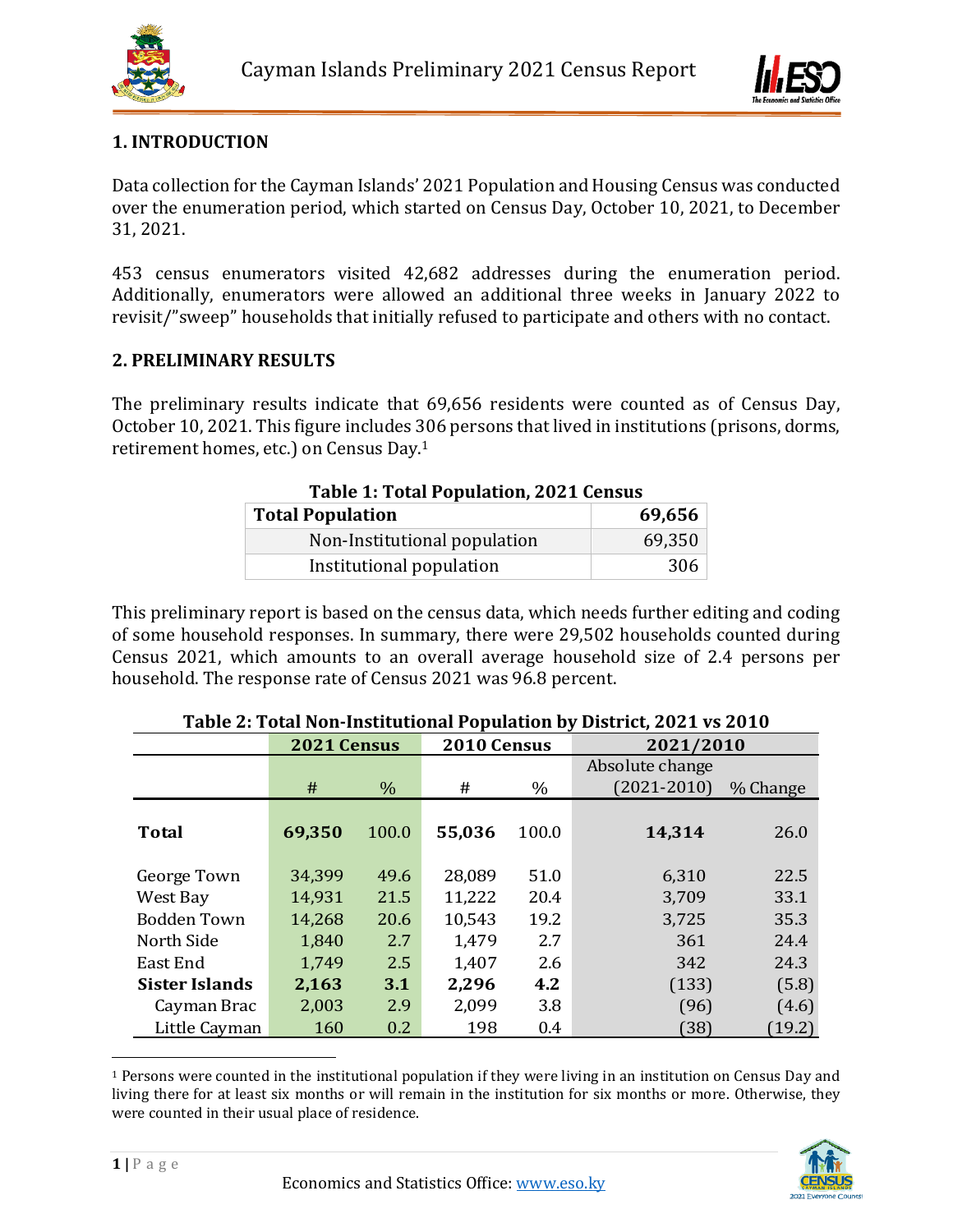



The non-institutional population was 69,350, with George Town accounting for the majority (49.6%), followed by West Bay (21.5%) and Bodden Town (20.6%).

A comparison with the 2010 Census figures shows that the population increased by 14,314 persons or 26.0 percent, reflecting an average annual growth rate of 2.4 percent across the intercensal period.

Bodden Town experienced the highest growth during the intercensal period; a 35.3 percent (see Table 2) population increase at an average annual growth rate of 3.2 percent. Additionally, the Bodden Town district increased its share of the population over the past 32 years, from 6.2 percent in the 1989 Census to 20.6 percent in the 2021 Census (see Table 3). Similarly, the proportionate share of both George Town and West Bay more than doubled between 1989 and 2021.

| <b>Census</b>                                                                                                                                                                                                                                                                                                                                                                                                                           | 2021   |               | 2010   |               | 1999   |               | 1989   |       |
|-----------------------------------------------------------------------------------------------------------------------------------------------------------------------------------------------------------------------------------------------------------------------------------------------------------------------------------------------------------------------------------------------------------------------------------------|--------|---------------|--------|---------------|--------|---------------|--------|-------|
|                                                                                                                                                                                                                                                                                                                                                                                                                                         | $\#$   | $\frac{0}{0}$ | #      | $\frac{0}{0}$ | #      | $\frac{0}{0}$ | #      | $\%$  |
| <b>Total</b>                                                                                                                                                                                                                                                                                                                                                                                                                            | 69,350 | 100.0         | 55,036 | 100.0         | 39,020 | 100.0         | 25,355 | 100.0 |
| George Town                                                                                                                                                                                                                                                                                                                                                                                                                             | 34,399 | 49.6          | 28,089 | 51.0          | 20,626 | 37.5          | 12,921 | 23.5  |
| West Bay                                                                                                                                                                                                                                                                                                                                                                                                                                | 14,931 | 21.5          | 11,222 | 20.4          | 8,243  | 15.0          | 5,632  | 10.2  |
| <b>Bodden Town</b>                                                                                                                                                                                                                                                                                                                                                                                                                      | 14,268 | 20.6          | 10,543 | 19.2          | 5,764  | 10.5          | 3,407  | 6.2   |
| North Side                                                                                                                                                                                                                                                                                                                                                                                                                              | 1,840  | 2.7           | 1,479  | 2.7           | 1,079  | 2.0           | 857    | 1.6   |
| East End                                                                                                                                                                                                                                                                                                                                                                                                                                | 1,749  | 2.5           | 1,407  | 2.6           | 1,371  | 2.5           | 1,064  | 1.9   |
| Sister Islands                                                                                                                                                                                                                                                                                                                                                                                                                          | 2,163  | 3.1           | 2,296  | 4.2           | 1,937  | 3.5           | 1,474  | 2.7   |
| 2021) but are not counted as usual residents ( <i>de jure</i> census – must be resident or intend to<br>be resident for six months or more consecutively). Temporary residents can stay in the<br>Islands for periods not exceeding six consecutive months. These persons usually reside in<br>temporary second homes and short-term vacation rentals. The total number of temporary<br><u>residents counted was 2.350<sup>2</sup>.</u> |        |               |        |               |        |               |        |       |
| <b>4. DEMOGRAPHIC PRELIMINARY RESULTS</b><br>There were more males (50.2%) than females (49.0%) in the population (see Table 4). At                                                                                                                                                                                                                                                                                                     |        |               |        |               |        |               |        |       |
| the same time, the other 0.8 percent did not answer the question on sex (male or female)<br>$^2$ The count of temporary residents was voluntary, most persons refused to comply with enumerators to be<br>counted as temporary resident as they are not included in the official population count.                                                                                                                                      |        |               |        |               |        |               |        |       |

#### **Table 3: Total Non-Institutional Census Population by District, 1989-2021**

### **3. TEMPORARY RESIDENTS**

# **4. DEMOGRAPHIC PRELIMINARY RESULTS**

<sup>&</sup>lt;sup>2</sup> The count of temporary residents was voluntary, most persons refused to comply with enumerators to be

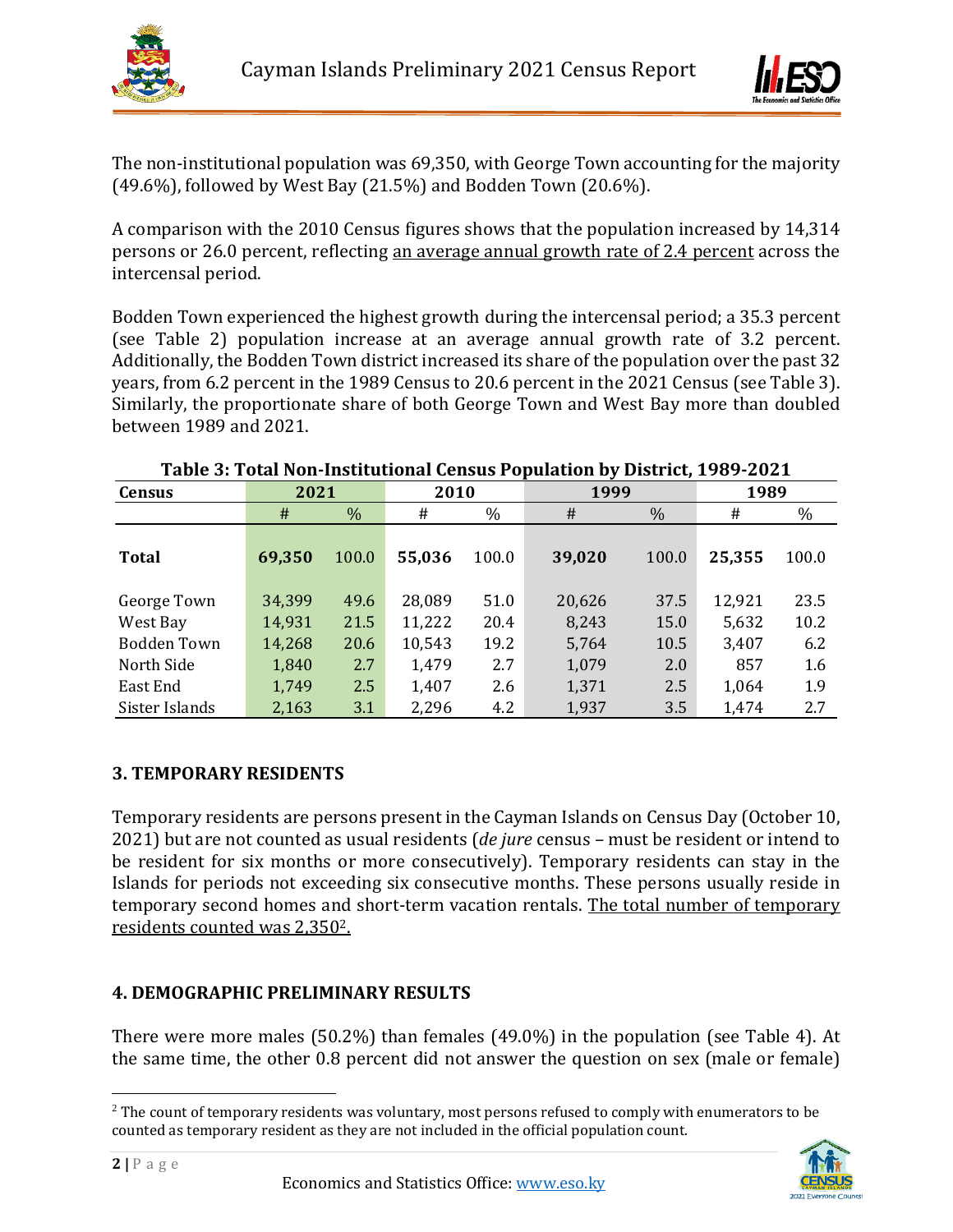



when providing information on other household members (some households gave aliases: person 1, person 2, etc., instead of names) 3.

| Table 4: Non-Institutional Population by Age and Sex |              |        |        |                |  |  |  |  |
|------------------------------------------------------|--------------|--------|--------|----------------|--|--|--|--|
|                                                      | <b>Total</b> | Male   | Female | DK/NS          |  |  |  |  |
| <b>Total</b>                                         | 69,350       | 34,803 | 33,948 | 599            |  |  |  |  |
| $0 - 4$                                              | 3,568        | 1,803  | 1,755  | 10             |  |  |  |  |
| $5 - 11$                                             | 5,103        | 2,585  | 2,504  | 14             |  |  |  |  |
| $12 - 15$                                            | 2,957        | 1,538  | 1,417  | 2              |  |  |  |  |
| $16 - 19$                                            | 2,455        | 1,218  | 1,237  |                |  |  |  |  |
| $20 - 24$                                            | 3,438        | 1,773  | 1,665  |                |  |  |  |  |
| $25 - 29$                                            | 5,271        | 2,622  | 2,649  |                |  |  |  |  |
| $30 - 34$                                            | 6,562        | 3,359  | 3,202  | 1              |  |  |  |  |
| $35 - 39$                                            | 6,899        | 3,524  | 3,375  |                |  |  |  |  |
| $40 - 44$                                            | 6,654        | 3,410  | 3,244  |                |  |  |  |  |
| $45 - 49$                                            | 6,353        | 3,303  | 3,049  | 1              |  |  |  |  |
| $50 - 54$                                            | 5,736        | 2,908  | 2,828  |                |  |  |  |  |
| $55 - 59$                                            | 4,665        | 2,387  | 2,278  |                |  |  |  |  |
| $60 - 64$                                            | 3,250        | 1,581  | 1,668  | 1              |  |  |  |  |
| $65+$                                                | 5,402        | 2,517  | 2,883  | 2              |  |  |  |  |
| Of which:                                            |              |        |        |                |  |  |  |  |
| $70+$                                                | 3,268        | 1,519  | 1,747  | $\overline{2}$ |  |  |  |  |
| $90+$                                                | 175          | 52     | 123    |                |  |  |  |  |
| DK/NS                                                | 1,037        | 275    | 194    | 568            |  |  |  |  |

DK/NS - Don't Know or Not Stated

|                | <b>Total</b> | <b>Male</b> | <b>Female</b> | DK/NS |
|----------------|--------------|-------------|---------------|-------|
| Total          | 69,350       | 34,803      | 33,948        | 599   |
| George Town    | 34,399       | 17,630      | 16,462        | 307   |
| West Bay       | 14,931       | 7,498       | 7,275         | 158   |
| Bodden Town    | 14,268       | 6,836       | 7,334         | 98    |
| North Side     | 1,840        | 919         | 908           | 13    |
| East End       | 1,749        | 868         | 862           | 19    |
| Sister Islands | 2,163        | 1,052       | 1,107         | 4     |
| Cayman Brac    | 2,003        | 952         | 1,049         | 2     |
| Little Cayman  | 160          | 100         | 58            | 2     |

### **Table 5: Non-Institutional Population by District and Sex**

 $3$  In the census, sex is determined based on the specific question on respondent's sex and observation by the enumerators, not the names of persons.



 $\overline{a}$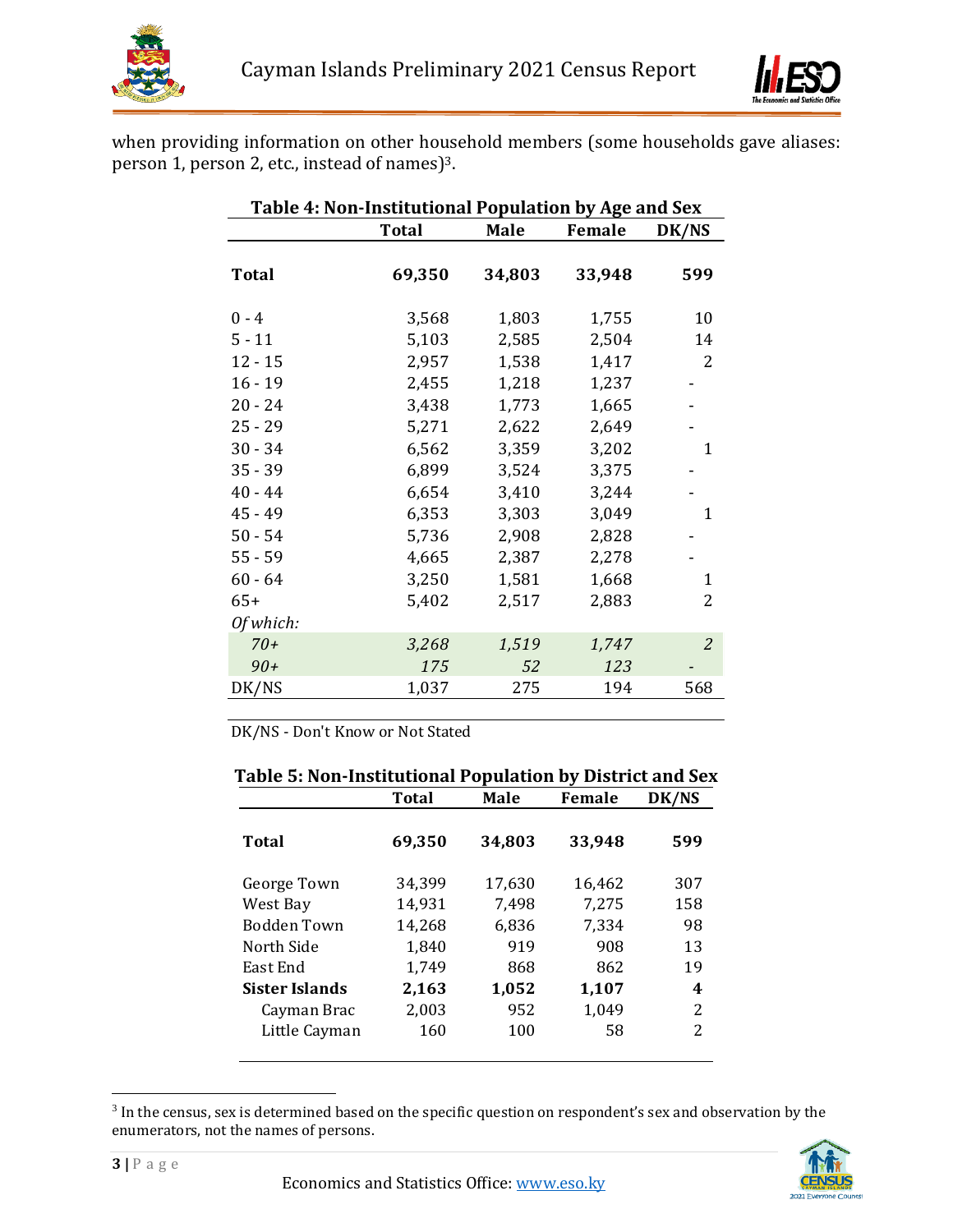



|              |              | <b>Non</b> |           |       |  |  |  |
|--------------|--------------|------------|-----------|-------|--|--|--|
|              | <b>Total</b> | Caymanian  | Caymanian | DK/NS |  |  |  |
| <b>Total</b> | 69,350       | 36,678     | 31,803    | 869   |  |  |  |
| $0 - 4$      | 3,568        | 2,196      | 1,343     | 29    |  |  |  |
| $5 - 11$     | 5,103        | 3,616      | 1,473     | 14    |  |  |  |
| $12 - 15$    | 2,957        | 2,305      | 642       | 10    |  |  |  |
| $16 - 19$    | 2,455        | 2,015      | 431       | 9     |  |  |  |
| $20 - 24$    | 3,438        | 2,384      | 1,040     | 14    |  |  |  |
| $25 - 29$    | 5,271        | 2,173      | 3,082     | 16    |  |  |  |
| $30 - 34$    | 6,562        | 2,029      | 4,521     | 12    |  |  |  |
| $35 - 39$    | 6,899        | 2,076      | 4,813     | 10    |  |  |  |
| $40 - 44$    | 6,654        | 2,223      | 4,418     | 13    |  |  |  |
| $45 - 49$    | 6,353        | 2,817      | 3,517     | 19    |  |  |  |
| $50 - 54$    | 5,736        | 3,038      | 2,689     | 9     |  |  |  |
| $55 - 59$    | 4,665        | 2,789      | 1,863     | 13    |  |  |  |
| $60 - 64$    | 3,250        | 2,235      | 1,009     | 6     |  |  |  |
| $65+$        | 5,402        | 4,680      | 714       | 8     |  |  |  |
| Of which:    |              |            |           |       |  |  |  |
| $70+$        | 3,268        | 2,954      | 308       | 6     |  |  |  |
| $90+$        | 175          | 156        | 19        |       |  |  |  |
| DK/NS        | 1,037        | 102        | 248       | 687   |  |  |  |

### **Table 6: Non-Institutional Population by Age and Status**

The Caymanian share of the population stood at 52.9 percent, Non-Caymanians accounted for 45.9 percent, while the remaining 1.2 percent refused to provide age and/or status information (see Table 7). . The Caymanian population increased from 30,979 persons in 2010 to 36,678 persons in 2021, an annual average growth of 1.7 percent. Caymanian males represented 51.0 percent of all males and Caymanian females was 55.7 percent of total females.

| Table 7: Non-Institutional Population by Sex and Status |        |            |           |       |  |  |  |  |
|---------------------------------------------------------|--------|------------|-----------|-------|--|--|--|--|
|                                                         |        | <b>Non</b> |           |       |  |  |  |  |
|                                                         | Total  | Caymanian  | Caymanian | DK/NS |  |  |  |  |
| Total                                                   | 69,350 | 36,678     | 31,803    | 869   |  |  |  |  |
| Male                                                    | 34,803 | 17,735     | 16,915    | 153   |  |  |  |  |
| Female                                                  | 33,948 | 18,919     | 14,880    | 149   |  |  |  |  |
| DK/NS                                                   | 599    | 24         | 8         | 567   |  |  |  |  |